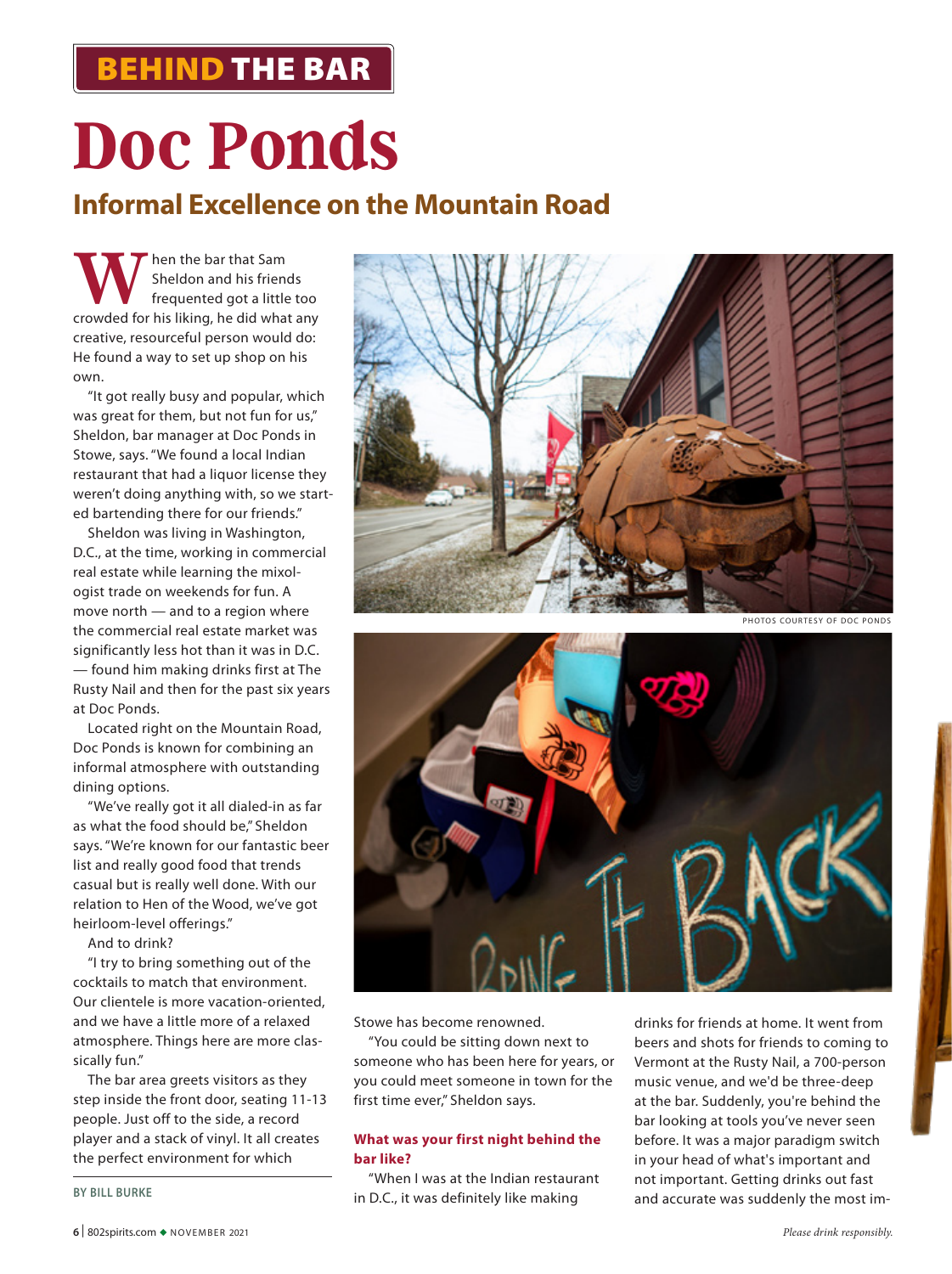portant thing. Get it done, get it done quickly and hopefully you can smile."

### **What was the biggest eye-opener?**

"Watching a venue fill up from zero to 600 people in the matter of an hour, being eight people deep at the bar, and knowing there's no way to get out of this other than to make drinks. There's nothing you can do but put your head down and pour drinks as fast as possible."

### **What's a cocktail Doc Ponds does particularly well?**

"We do a rotation about every three months, but right now one of the more popular is The Painkillah. Everywhere on the Mountain Road has a painkiller now, which is awesome. Obviously, I'm biased, but I'm loving ours the most. We also do a group version of that called the Partykillah. It comes in a scorpion bowl and you have to be in groups of three or more, but it's something we

### **Stowe Dance Mom**

House citrus vodka, OJ, lemon, simple, Alice and the Magician citrus spray

### Painkillah / **Partykillah**

Gold rum, pineapple, OJ, coconut, lime, nutmeg

### **Moscow Mule**

Green Mountain organic vodka, ginger beer, lime



# tove to do and something people love."<br>Iove to do and something people love."<br>SHOP Vermont Liquor Stores

**★78 locations** Find one near you



here OR see page 30 of the book



802Spirits.com

*Always drink in moderation.* November 2021  $\bullet$  802spirits.com  $\vert 7$